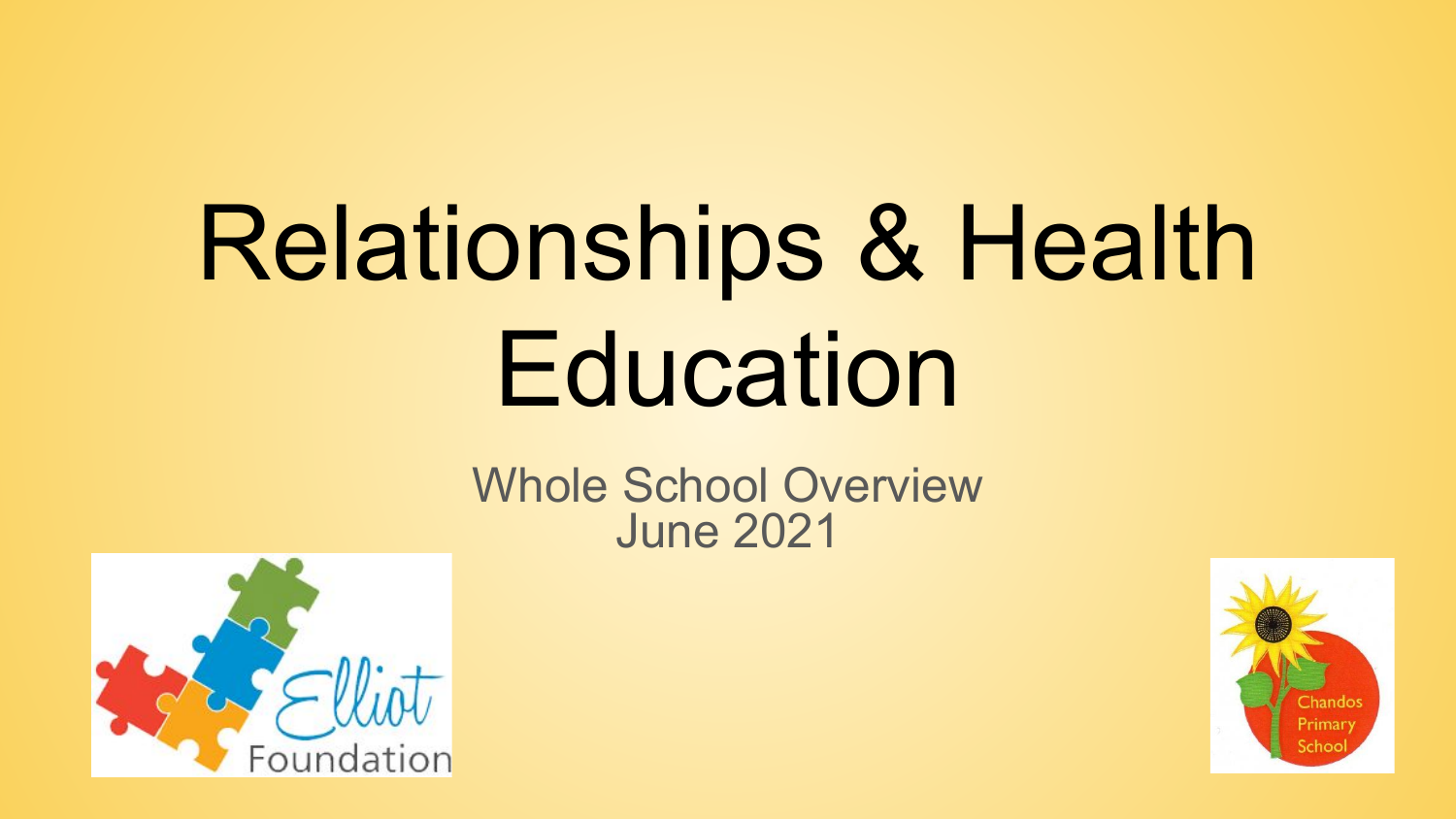

## Chandos Primary School Relationships and Health Education Curriculum Statement



All children at Chandos Primary School will experience a broad and balanced curriculum enabling them to grow and learn in an environment without prejudice or inequality. The programme of study for RHE is set within the wider context of DFE statutory guidance using ' The Birmingham Approach to Relationships and Health Education in Primary Schools' Our curriculum will:

- Promote children's engagement in learning through enquiry-led approaches that develop skills, dispositions and attitudes to learning.
- Equip children for their futures in a rapidly changing world recognising the importance of technology, science, languages and communication.
- Value, celebrate and build on children's religious and cultural heritage and develop a sense of identity.
- Develop children to take the lead, accepting responsibility for their behaviour, to show initiative and compassion for for others, to make a positive difference in their own lives and others.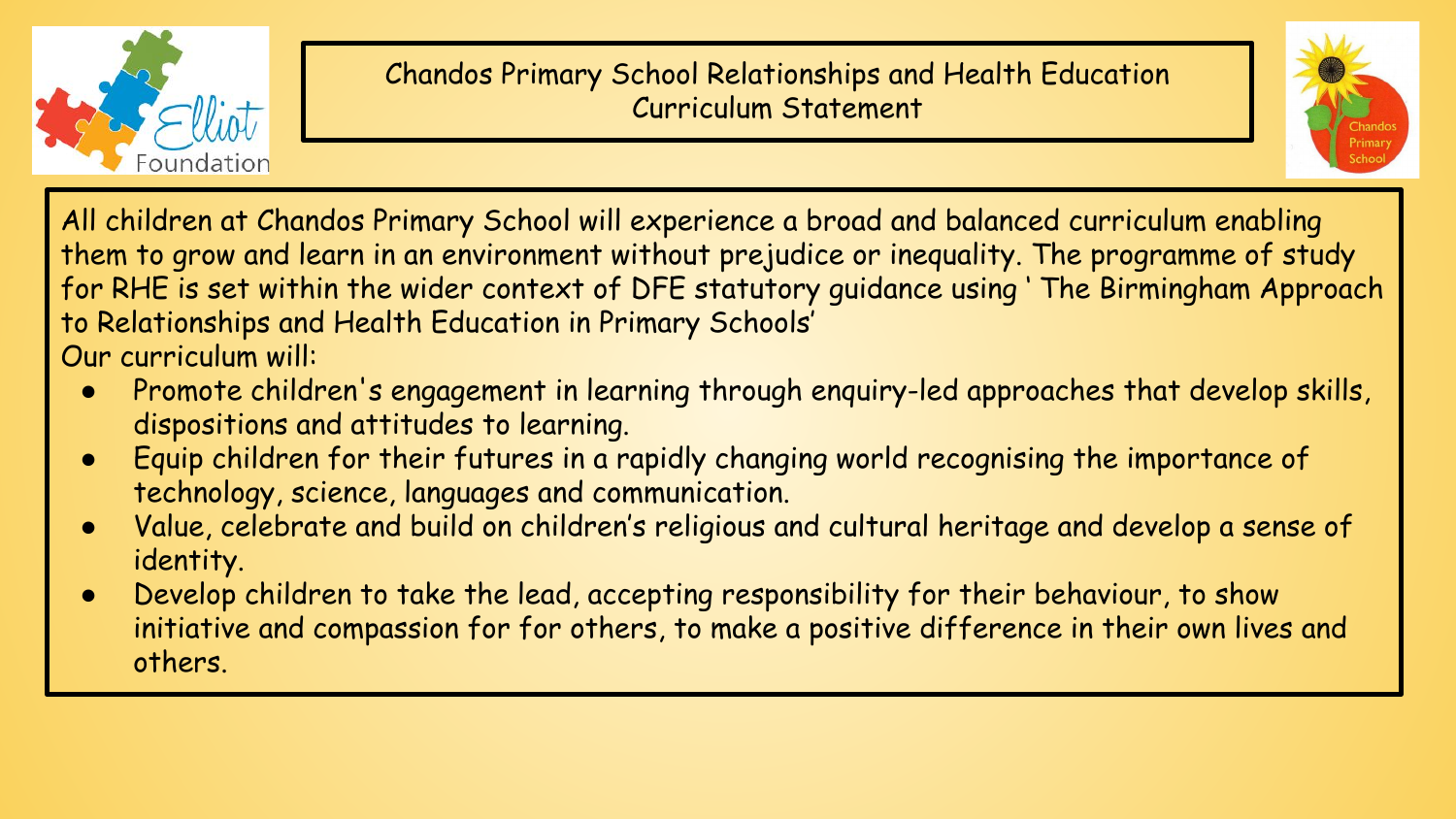



#### **HEALTH EDUCATION GUIDANCE BY THE END OF KEY STAGE ONE** PUPILS WILL KNOW:

#### **● Mental Health and Well Being**

- Simple self care techniques, including the importance of rest, time spent with friends and family and the benefits of hobbies and interests.
- isolation and loneliness can affect children and that it is very important for children to discuss their feelings with an adult and seek support.
- bullying including cyberbullying has a negative and often lasting impact on mental health well-being.
- there is a normal range of emotions happiness sadness anger fear surprise nervousness and a scale of emotions that all humans experience in relation to different experiences and situations.
- where and how to seek support including recognising the triggers of Seeking support including home in school they should speak to if they are worried about their own or someone else's mental well-being or ability to control their emotions including issues arising online.
- how to recognise and talk about emotions including having a very vocabulary of words to use when talking about own and other's feelings.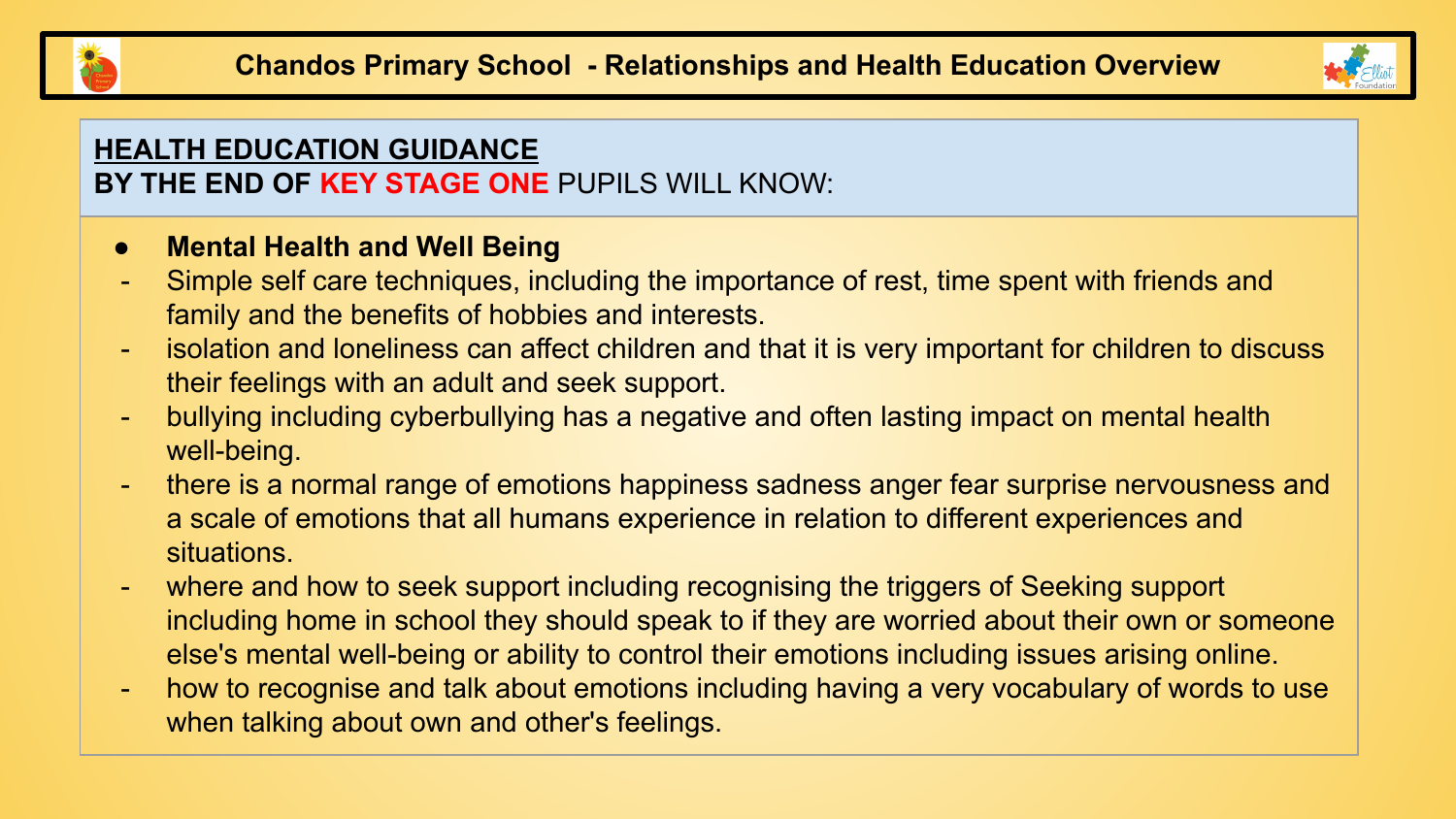



## **HEALTH EDUCATION GUIDANCE BY THE END OF KEY STAGE TWO** PUPILS WILL KNOW:

#### **● Mental Health and Well Being**

- mental well-being is a normal part of daily life in the same way as physical health.
- how to judge whether what they are feeling and how they are behaving is appropriate and proportionate.
- benefits of physical exercise time outdoors community participation voluntary and service based activity on mental well-being and happiness.
- it is common for people to experience mental ill health for many people who do so the problems can be resolved if the right support is made available especially if accessed early enough.
- **● Internet Safety and Harms**
- for most people the internet is an integral part of life and has many benefits.
- the benefits of rationing time spent online the risks of excessive time spent on electronical devices and the impact of positive and negative content online on their own and others mental and physical well-being.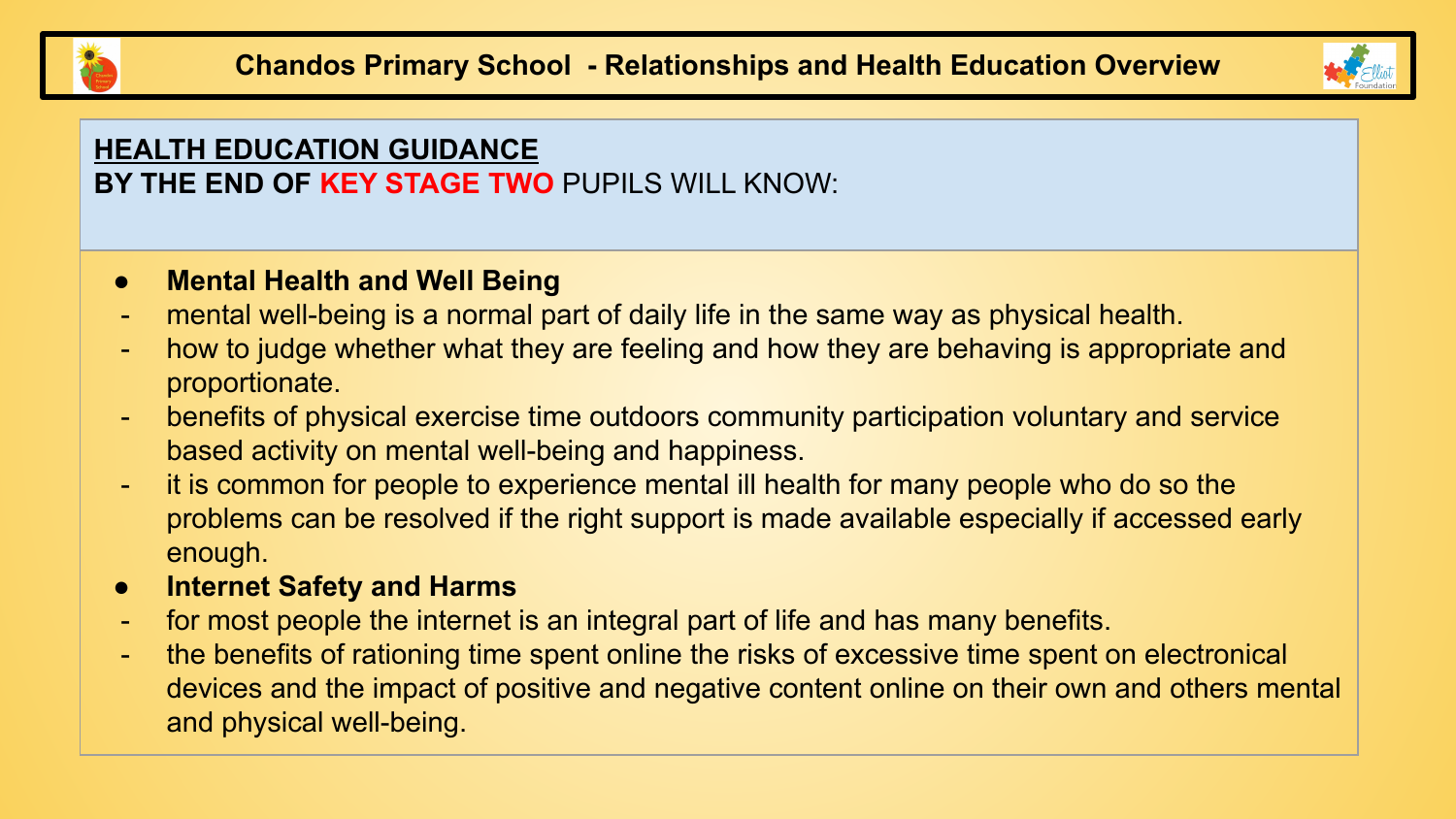



#### **HEALTH EDUCATION GUIDANCE BY THE END OF KEY STAGE TWO** PUPILS WILL KNOW:

#### **● Internet Safety and Harms**

- how to be a discerning consumer of information online including understanding that information, including that form search engines, is ranked selected and targeted.
- where and how to report concerns and get support with issues online.
- **● Physical Health and Fitness**
- characteristics and mental and physical benefits of an active lifestyle.
- the importance of building regular exercise into daily weekly routines and how to achieve this for example walking or cycling to school daily active mile or other forms of Regular vigorous exercise.
- risks associated with an inactive lifestyle including obesity.
- how and when to seek support including which adults to speak to in the school if they are worried about their health.
- **● Basic First Aid**
- how to make a clear and efficient call to emergency services if necessary.
- concepts of basic first aid for example dealing with common injuries including head injuries.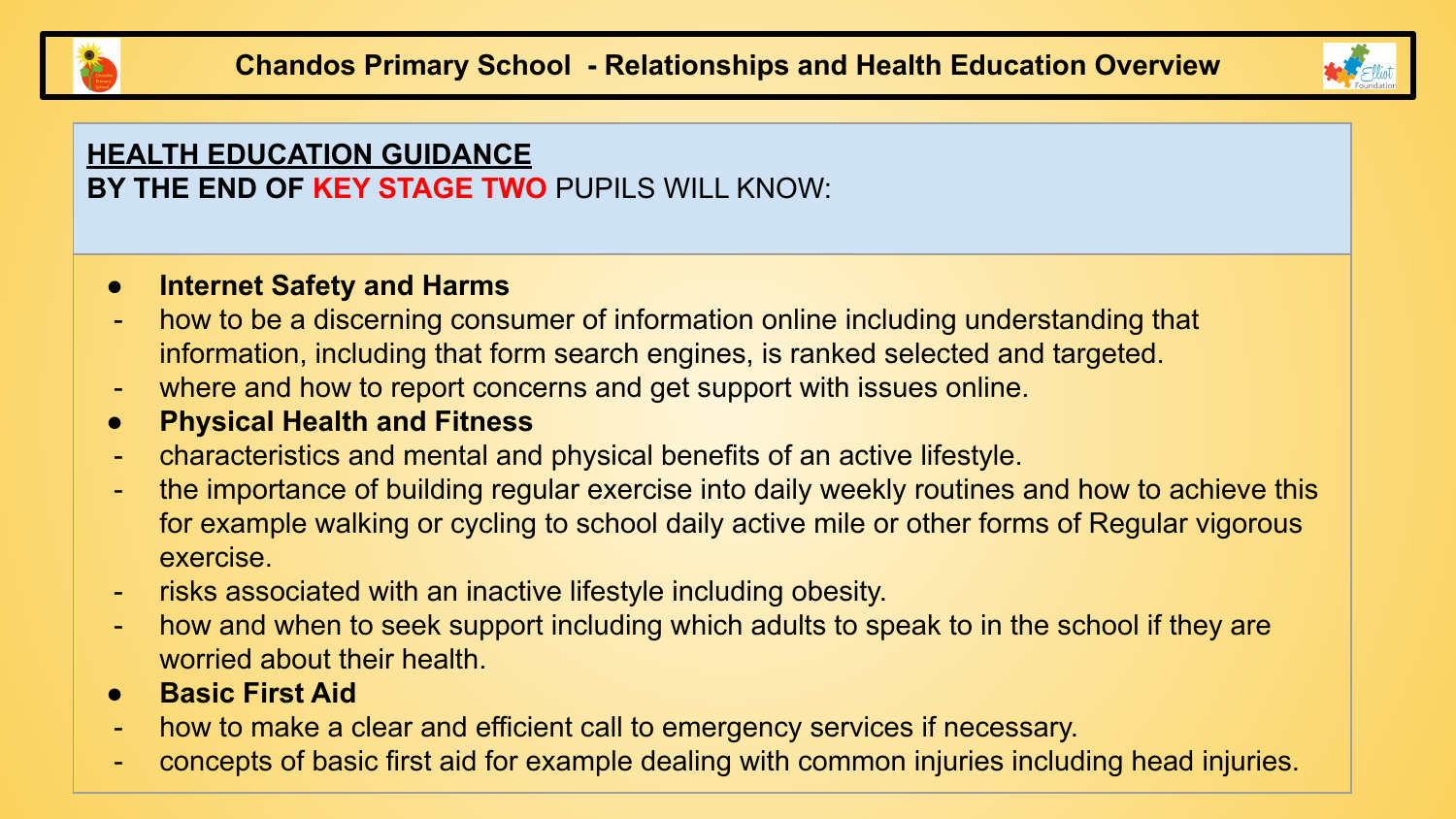



## **HEALTH EDUCATION GUIDANCE**

**BY THE END OF KEY STAGE TWO** PUPILS WILL KNOW:

## **● Healthy Eating**

- what constitutes a healthy diet including understanding calories and other nutritional content.
- principles of planning and preparing a range of healthy meals.
- characteristics of a poor diet and the risks associated with unhealthy eating including for example obesity and tooth decay.

## **● Drugs Alcohol and Tobacco**

- facts about legal and illegal harmful substances and associated risks including smoking alcohol use and drug taking.
- **● Health and Prevention**
- how to recognise early signs of physical illness such as weight loss or unexplained changes to the body.
- safe and unsafe exposure to the sun and how to reduce the risk of sun damage.
- importance of sufficient good quality sleep for good health and better lack of sleep can affect weight mood and ability to learn.
- dental health and the benefits of good oral hygiene and dental flossing including regular check-ups at the dentist.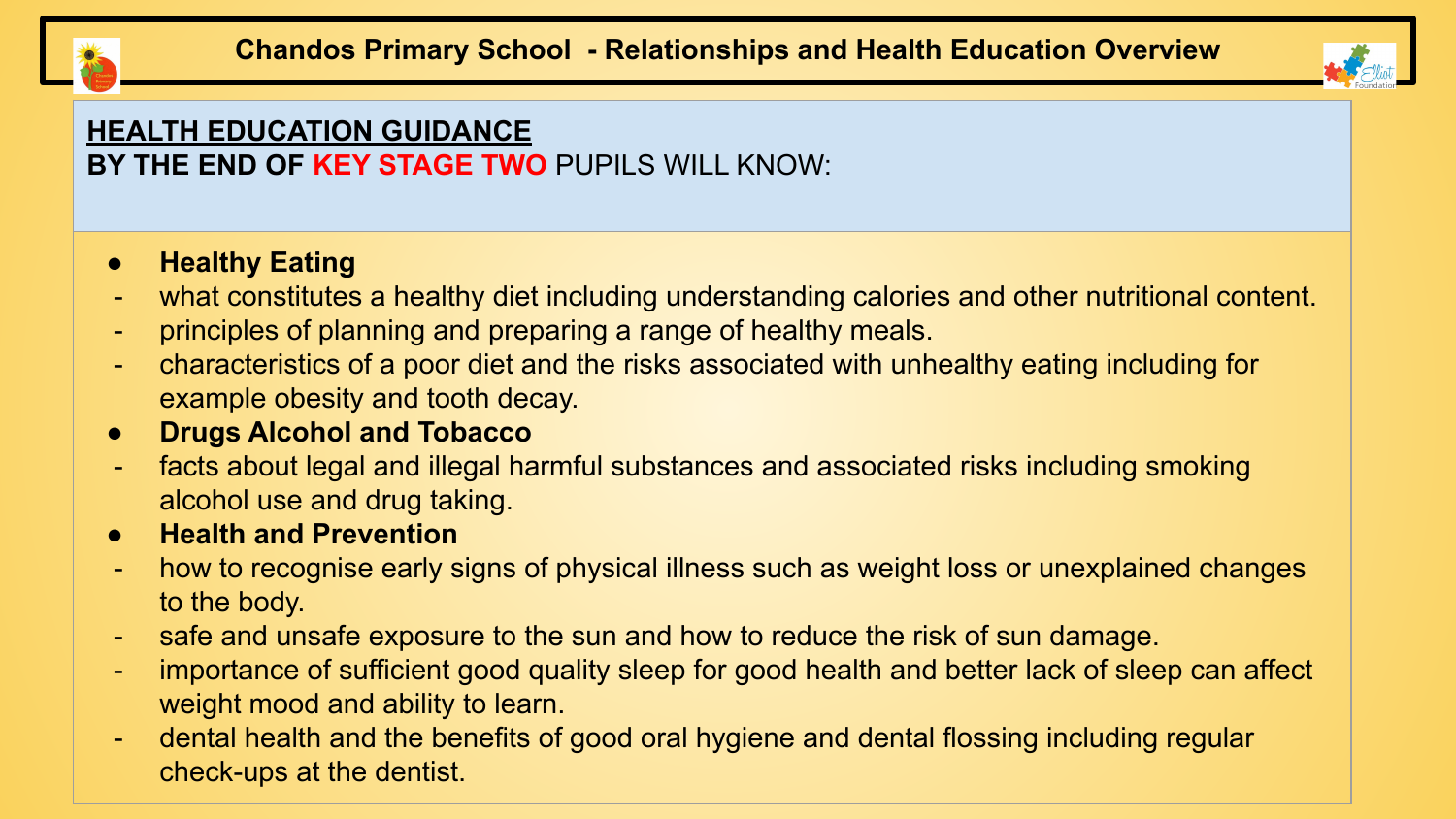



#### **HEALTH EDUCATION GUIDANCE BY THE END OF KEY STAGE TWO** PUPILS WILL KNOW:

#### **● Health and Prevention**

- personal hygiene and germs including bacteria viruses have they are spread and treated and the importance of handwashing.
- facts and science relating to allergies immunisation and vaccination.
- **● Changing Adolescent Body**
- key facts about puberty and the changing Adolescent body particularly from age 9 to age 11 including physical and emotional changes.
- menstrual well-being including the key facts about the menstrual cycle.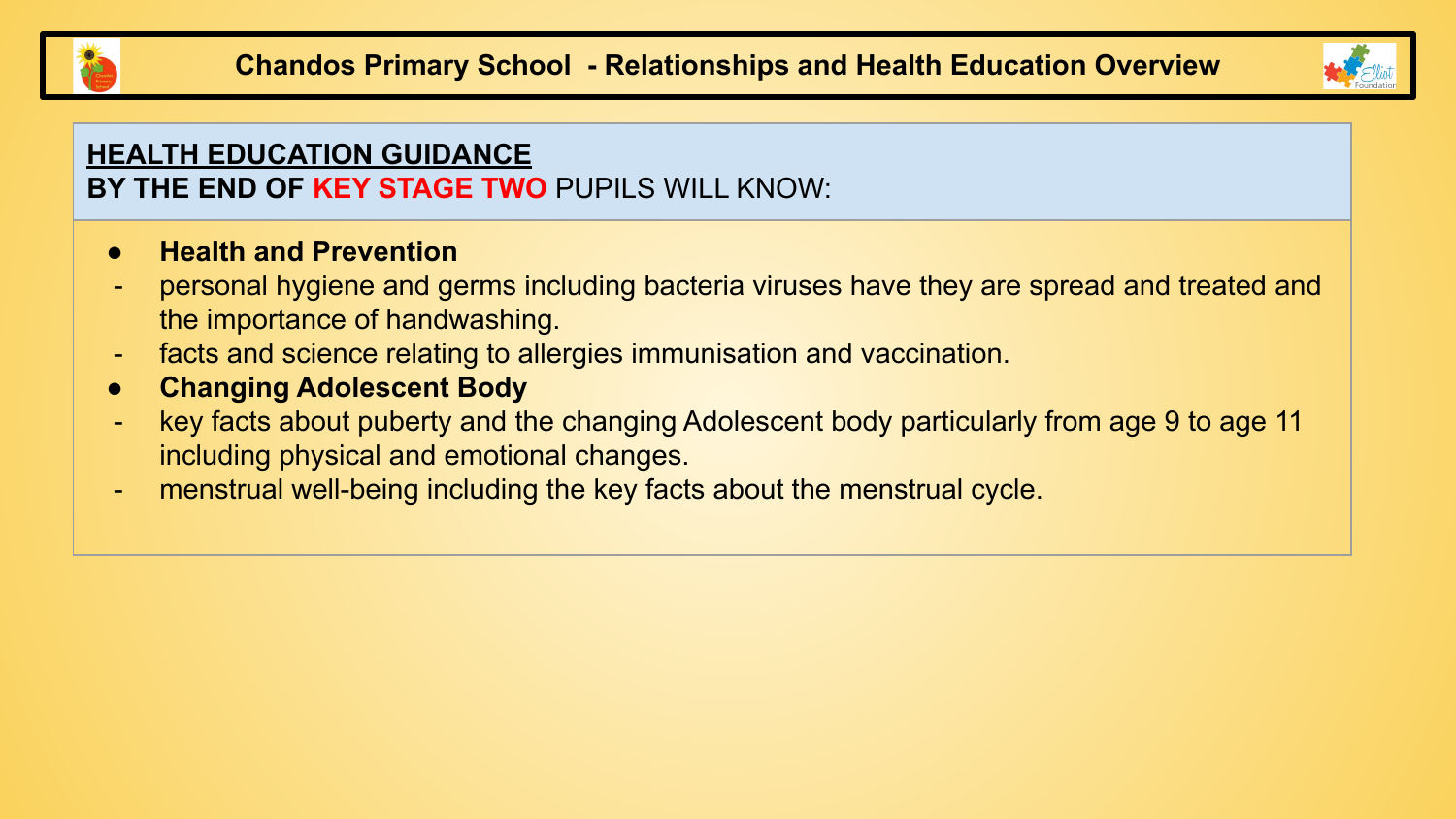



## **RELATIONSHIPS EDUCATION GUIDANCE BY THE END OF KEY STAGE ONE PUPILS WILL KNOW:**

- **● Families and People who care for me**
- families are important for children growing up because they can give love security and stability.
- characteristics of healthy family life, commitment to each other, including in times of difficulty, protection and care for children and other family members, the importance of spending time together and sharing each other's lives
- other's families are the in school or in the wider world sometimes look different from their family but that they should respect those differences and know that each other's families are also characterized by love and care.
- stable caring relationships will maybe of different types are at the heart of happy Families and are important for children security as they grow up
- **● Caring Friendships**
- how important friendships are in making us feel happy and secure and how people choose and make friends
- characteristics of friendships including mutual respect truthfulness trustworthiness loyalty kindness generosity Trust sharing interests and experiences and support with problems and difficulties.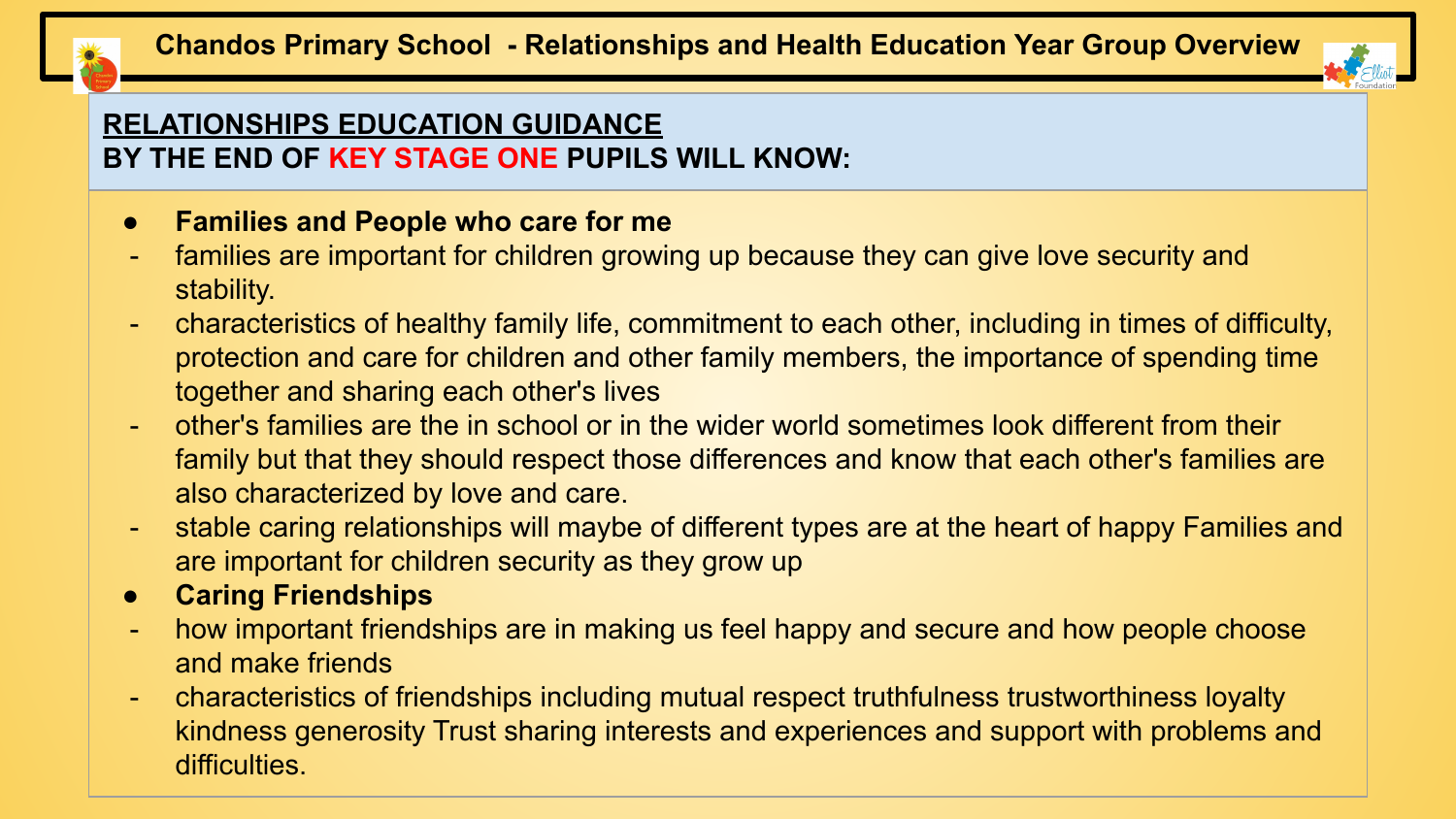



## **RELATIONSHIPS EDUCATION GUIDANCE BY THE END OF KEY STAGE ONE PUPILS WILL KNOW:**

## **● Caring Friendships**

- healthy friendships are positive and welcoming towards others and do not make others feel lonely or excluded.
- most friendships have ups and downs and that these can often be worked through so that the friendship is repaired or even strengthened and that resorting to violence is never right.

## **● Respectful Relationships**

- importance of respecting others even when they are very different from them for example physically in character personality or backgrounds or make different choices or have different preferences or beliefs.
- conventions of courtesy and manners.
- importance of self-respect and how this links to their own happiness.
- in school and in wider Society pupils can expect to be treated with respect by others and that in turn they should show due respect to others including those in positions of authority.
- different types of bullying including cyberbullying the impact of bullying responsibilities of bystanders primarily reporting bullying to an adult and how to get help.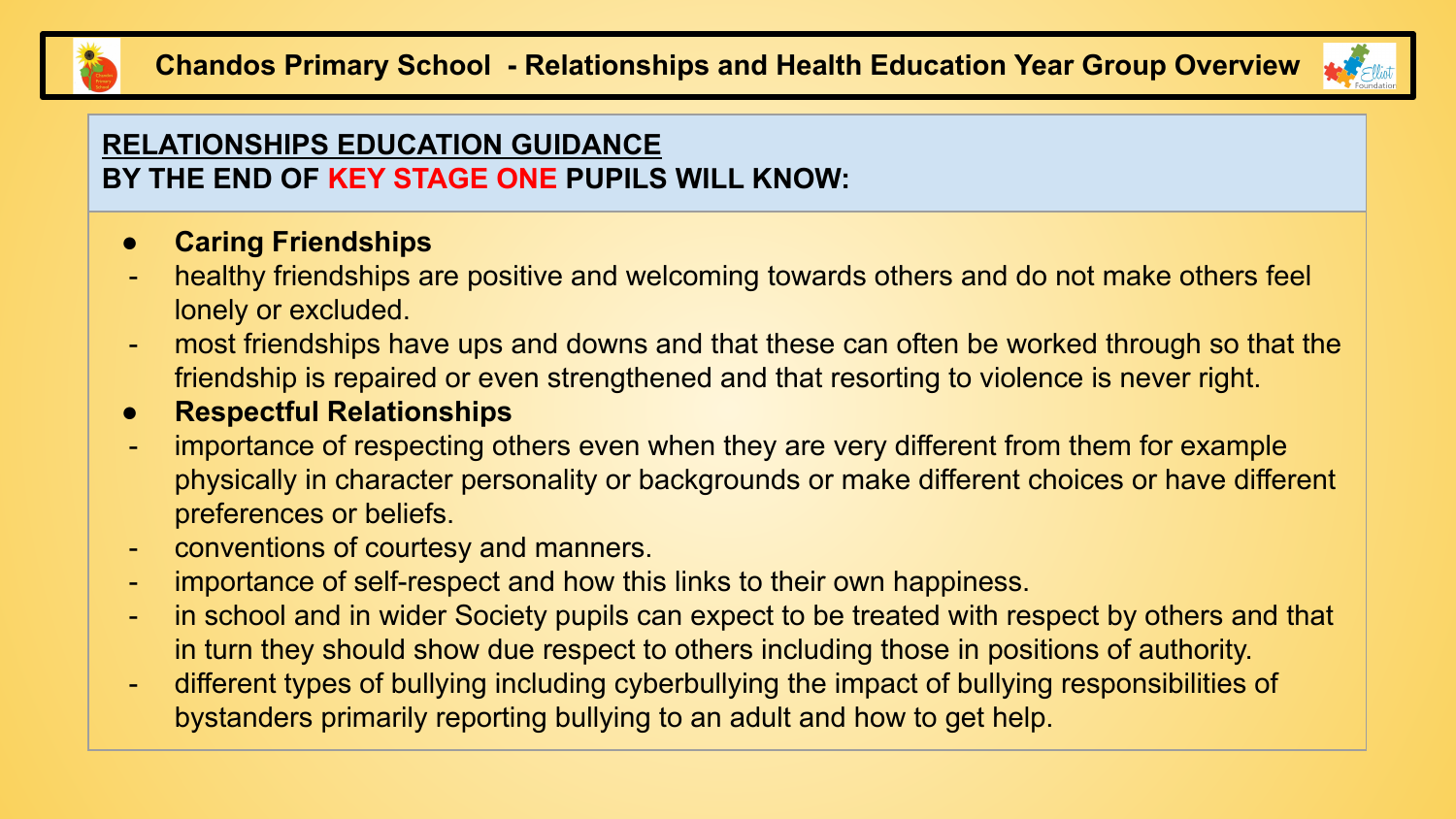



## **RELATIONSHIPS EDUCATION GUIDANCE BY THE END OF KEY STAGE ONE PUPILS WILL KNOW:**

- **● Respectful Relationships**
- what a stereotype is, and how stereotypes can be unfair, negative and destructive.
- **● Being Safe**
- what sorts of boundaries are appropriate in friendships with peers and others including in a digital context.
- the concept of privacy and the implications of it for both children and adults including that it is not always right to keep secrets if they relate to being safe.
- each person's body belongs to them and the differences between appropriate and inappropriate or unsafe physical and other contact.
- how to respond safely and appropriately to adult they may encounter (in all contexts including online) whom they do not know.
- how to recognise and Report feelings of being unsafe or feeling bad about any adult.
- how to ask for advice or help for themselves or others and to keep trying until they are heard.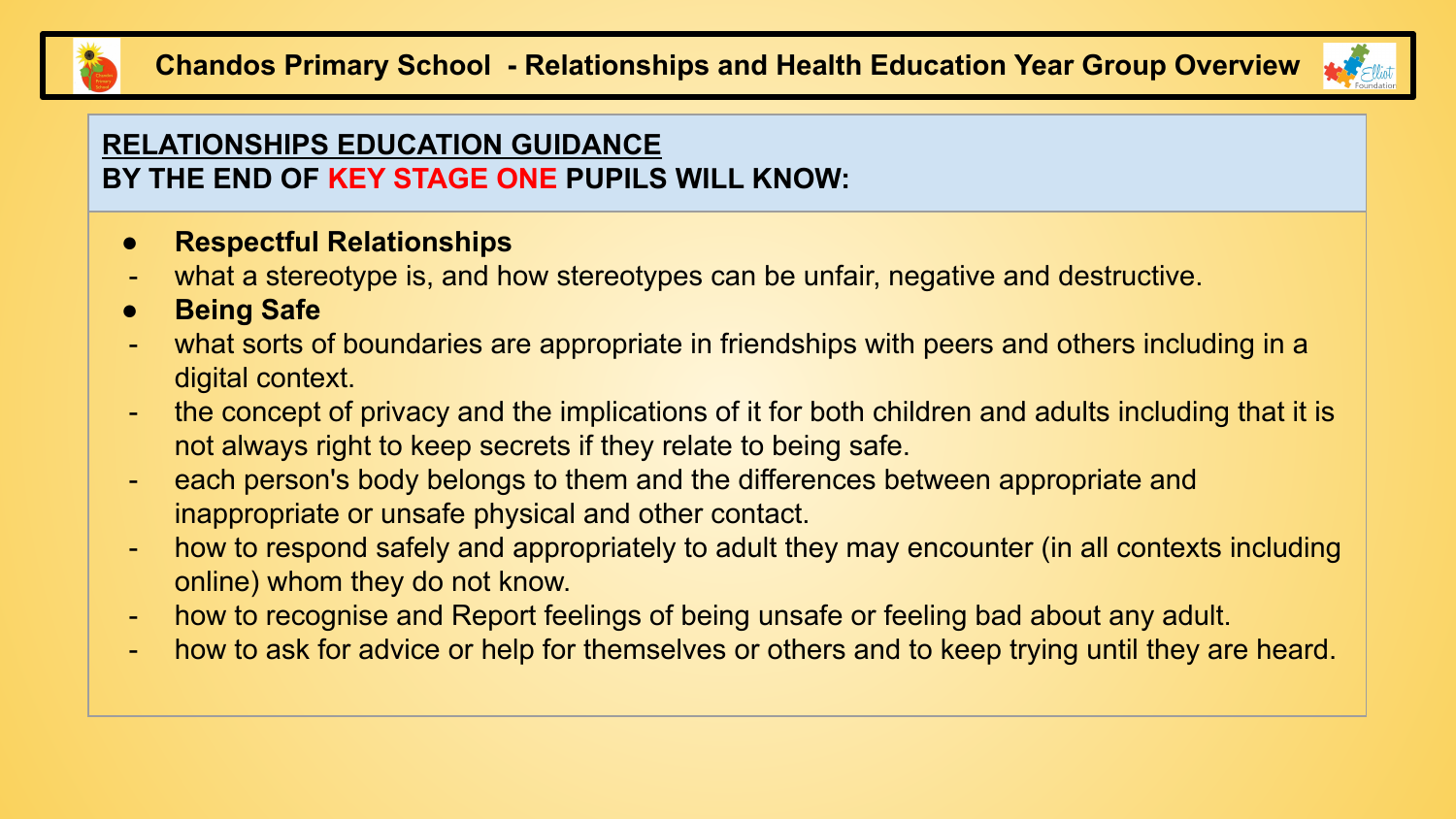



## **RELATIONSHIPS EDUCATION GUIDANCE BY THE END OF KEY STAGE TWO PUPILS WILL KNOW:**

### **● Families and people who care for me.**

- Marriage represents a formal and legally recognised commitment of two people to each other which is intended to be lifelong.
- how to recognise a family relationships on making them feel unhappy or unsafe and how to seek help or advice from others if needed.
- **● Caring Friendships**
- how to recognise who to trust and who not to trust how to judge when a friendship is making them feel unhappy or uncomfortable managing conflict how to manage these situations and how to seek help or advice from others if needed.
- **● Respectful Relationships**
- practical steps pupils can take in a range of different contexts to improve or support respectful relationships.
- importance of permission seeking and giving in relationships with friends peers and adults.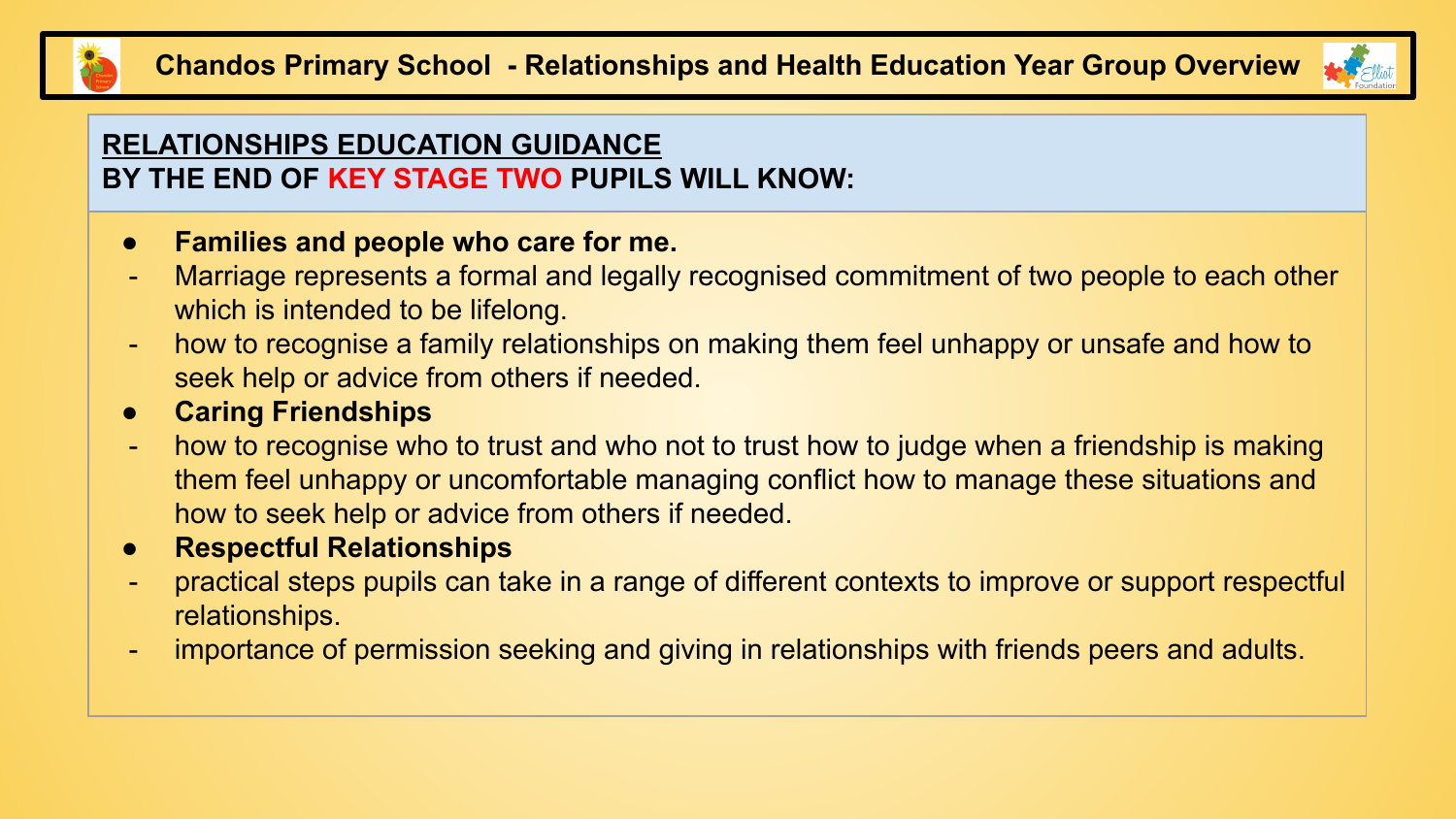



## **RELATIONSHIPS EDUCATION GUIDANCE BY THE END OF KEY STAGE TWO PUPILS WILL KNOW:**

- **● Online Relationships.**
- people sometimes behave differently online including by pretending to be someone they are not.
- the same principles apply to online relationships as two face-to-face relationships including the importance of respect for others online including when we are Anonymous.
- rules and principles for keeping safe online how to recognise risks harmful content and contact and how to report them.
- how to critically consider their online friendships and sources of information including awareness of the risks associated with people they have never met.
- how information and data is shared and used online.
- **● Being Safe**
- how to report concerns or abuse and the vocabulary and confidence needed to do so.
- where to get advice for example family school or other sources.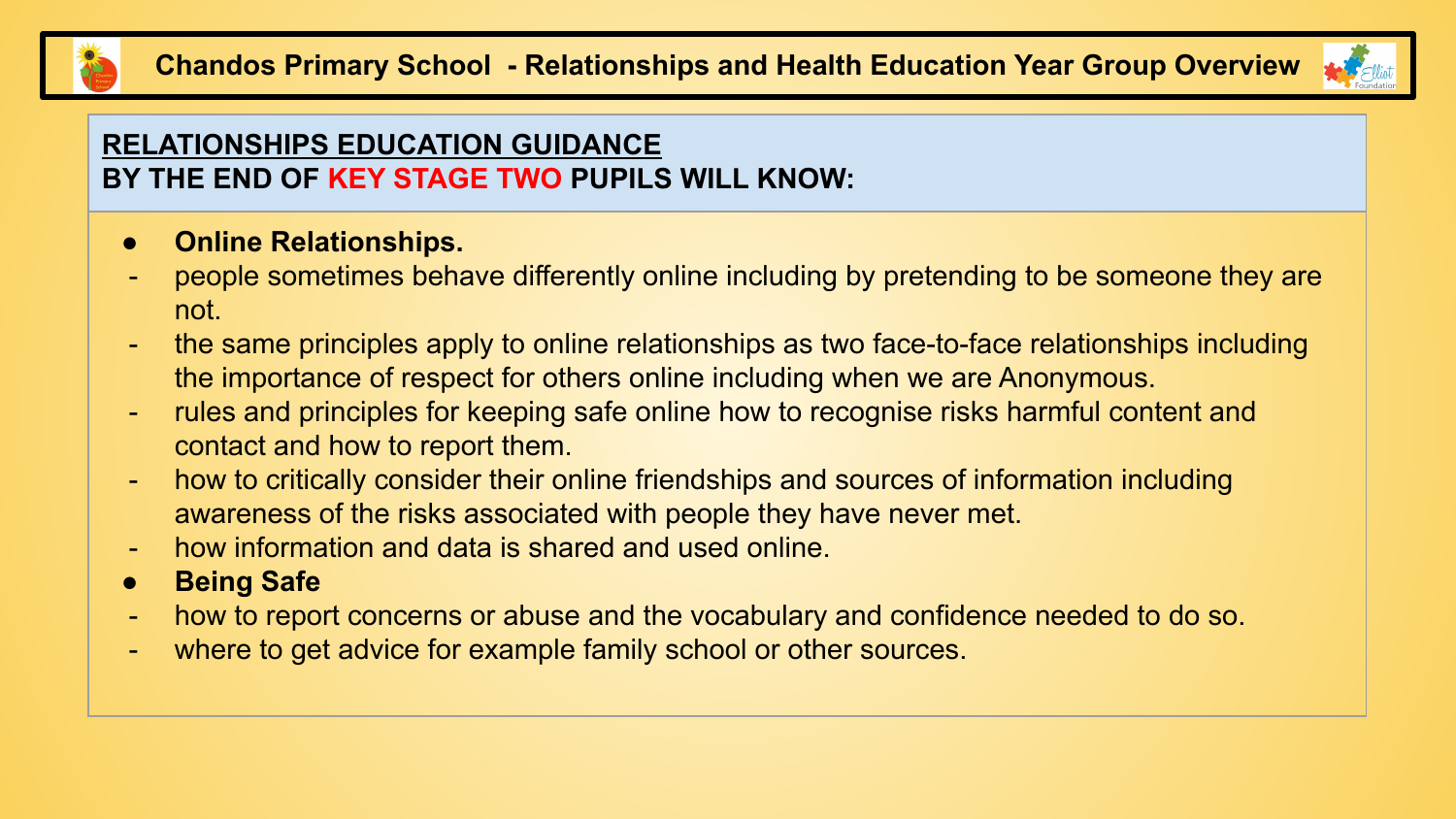

# **Chandos Primary School - Relationships and Health Education Year Group Overview**  $\frac{1}{2}$



| <b>Year</b><br>Group | <b>Relationship Theme</b>         | Health/Wellbeing Theme.  | <b>Guidance</b>                                                                                                                                                                                                      |
|----------------------|-----------------------------------|--------------------------|----------------------------------------------------------------------------------------------------------------------------------------------------------------------------------------------------------------------|
| Y1                   | My friends and Me                 | <b>Being Healthy</b>     | Caring friendships<br>Respectful relationships<br><b>Mental Well being</b><br><b>Health Prevention</b>                                                                                                               |
| <b>Y2</b>            | <b>Being Safe</b>                 | <b>Healthy Living</b>    | Being safe<br>Online relationships<br>Respectful relationships<br>Families and people who care for me<br><b>Healthy eating</b><br>Physical Health and fitness<br>Internet safety and harms                           |
| Y3                   | Understanding the wider<br>world. | <b>Healthy Lifestyle</b> | Being safe<br>Online relationships<br>Respectful relationships<br>Families and people who care for me<br>$\bullet$<br><b>Healthy eating</b><br>$\bullet$<br>Physical Health and fitness<br>Internet safety and harms |